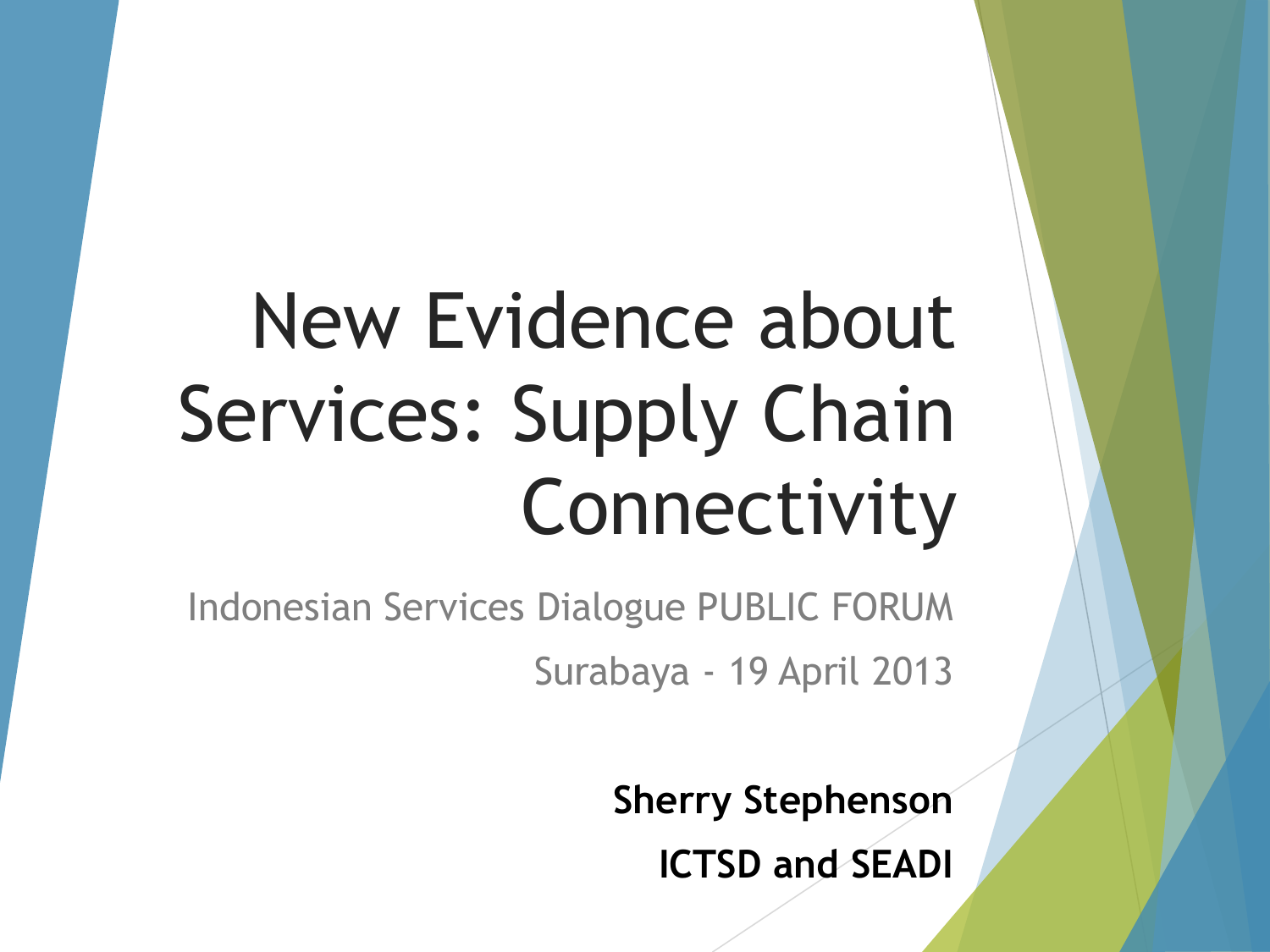## NEW EVIDENCE ABOUT SUPPLY **CHAINS**

- **Production fragmentation is what increasingly characterizes international trade**
- **Supply chains are operating primarily in the most dynamic trading regions of the world**
- **Supply chains being created by FDI** 
	- **Question: Does participating in a supply chain matter for growth?**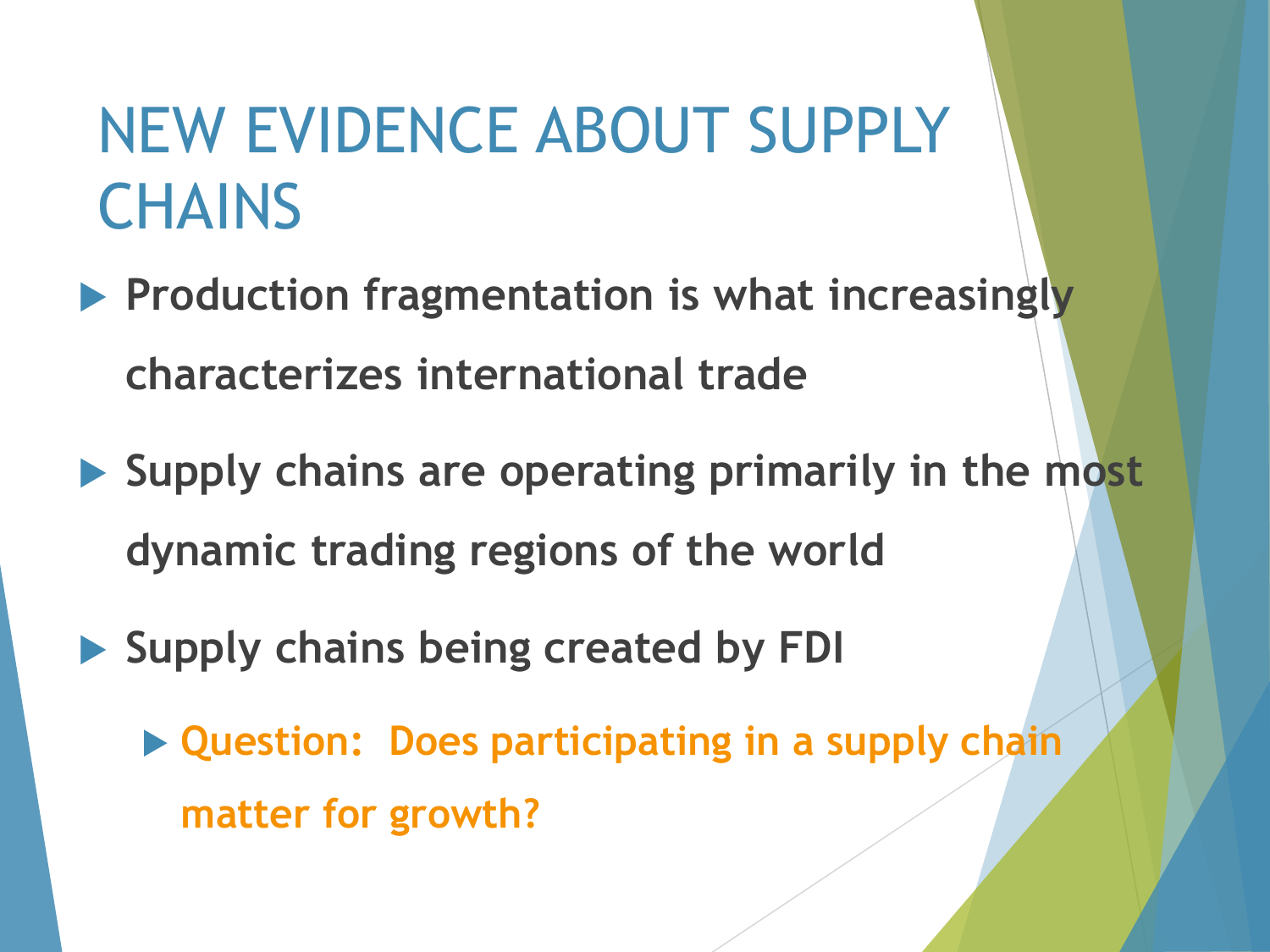## Participation by Developing Economies in Supply Chains has doubled in 25 years

 Taking part in supply chains is not just for developed economies : participation by developing economies



- The role of FDI is instrumental, as economies with a higher presence of FDI relative to the size of their GDPs have a higher level of participation in supply chains – FDI is leading trade.
- Source: UNCTAD World Investment Report 2013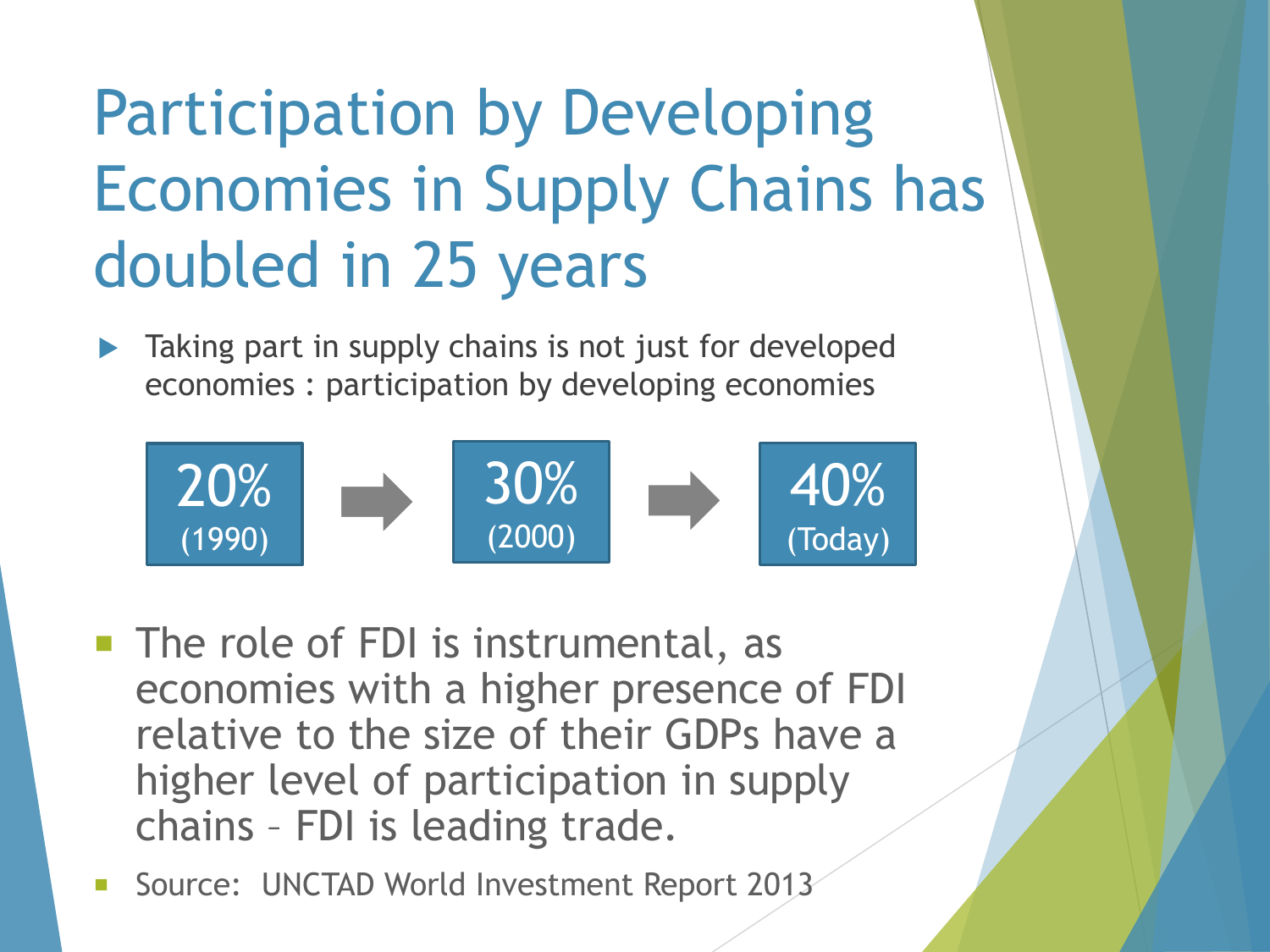## Evidence that supply chains help developing economies grow faster

 Importance of Value Added Contribution in Developing and Developed Economies….



**Positive correlation between participation** in supply chains & economic growth. Economies with the fastest growing supply chain participation have GDP per capita growth rates 2 % above world average.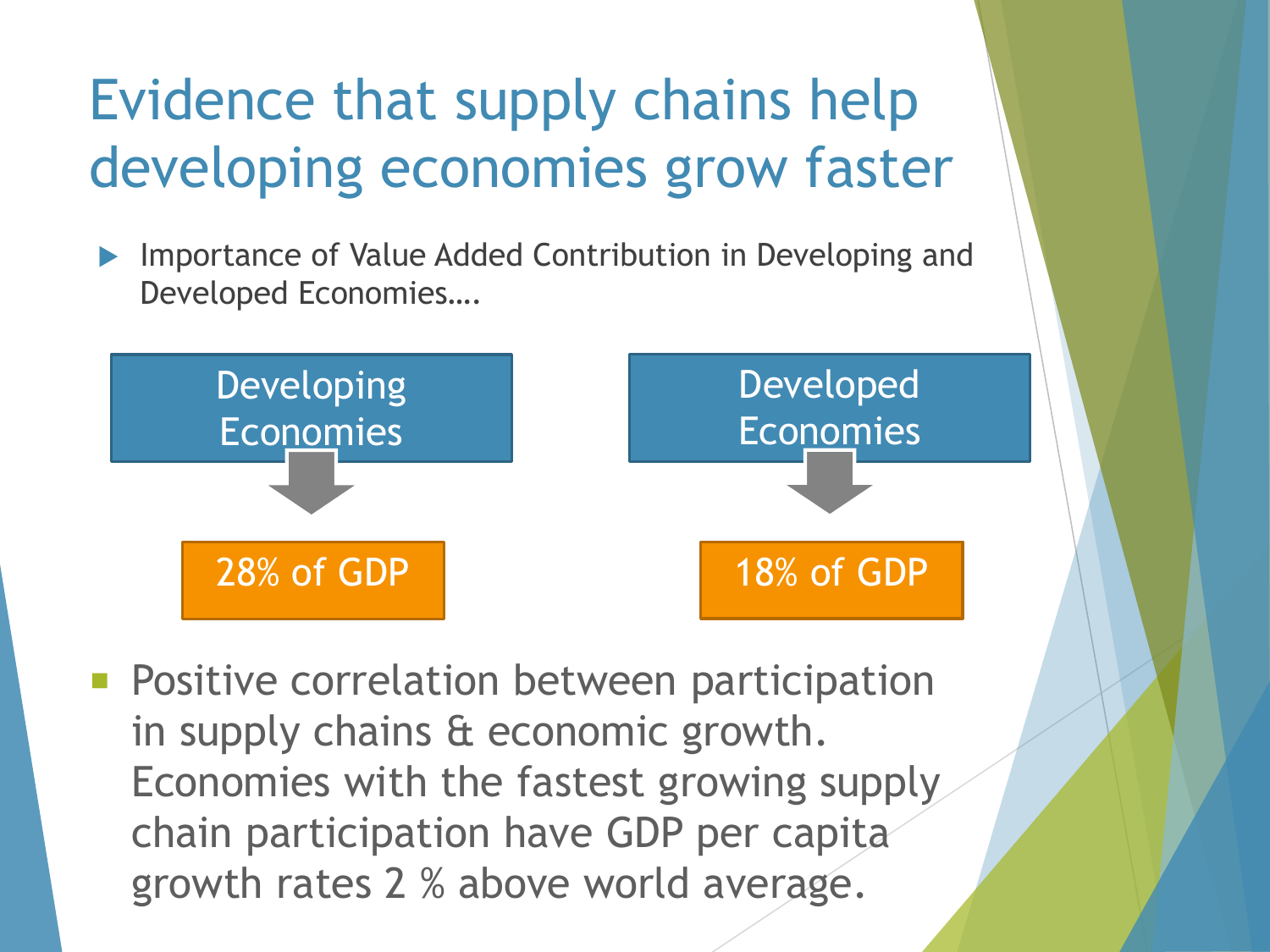## SERVICES MAKE SUPPLY CHAIN OPERATION POSSIBLE

- ▶ Services Sector is the most rapidly growing segment **of the World Economy**
- **Services Sector represents:**
	- **2/3 (66%) of World Production**
	- **2/3 (66%) of World Employment**
	- **Nearly 50% of World Trade**
	- **3/5 (60%) of Foreign Direct Investment**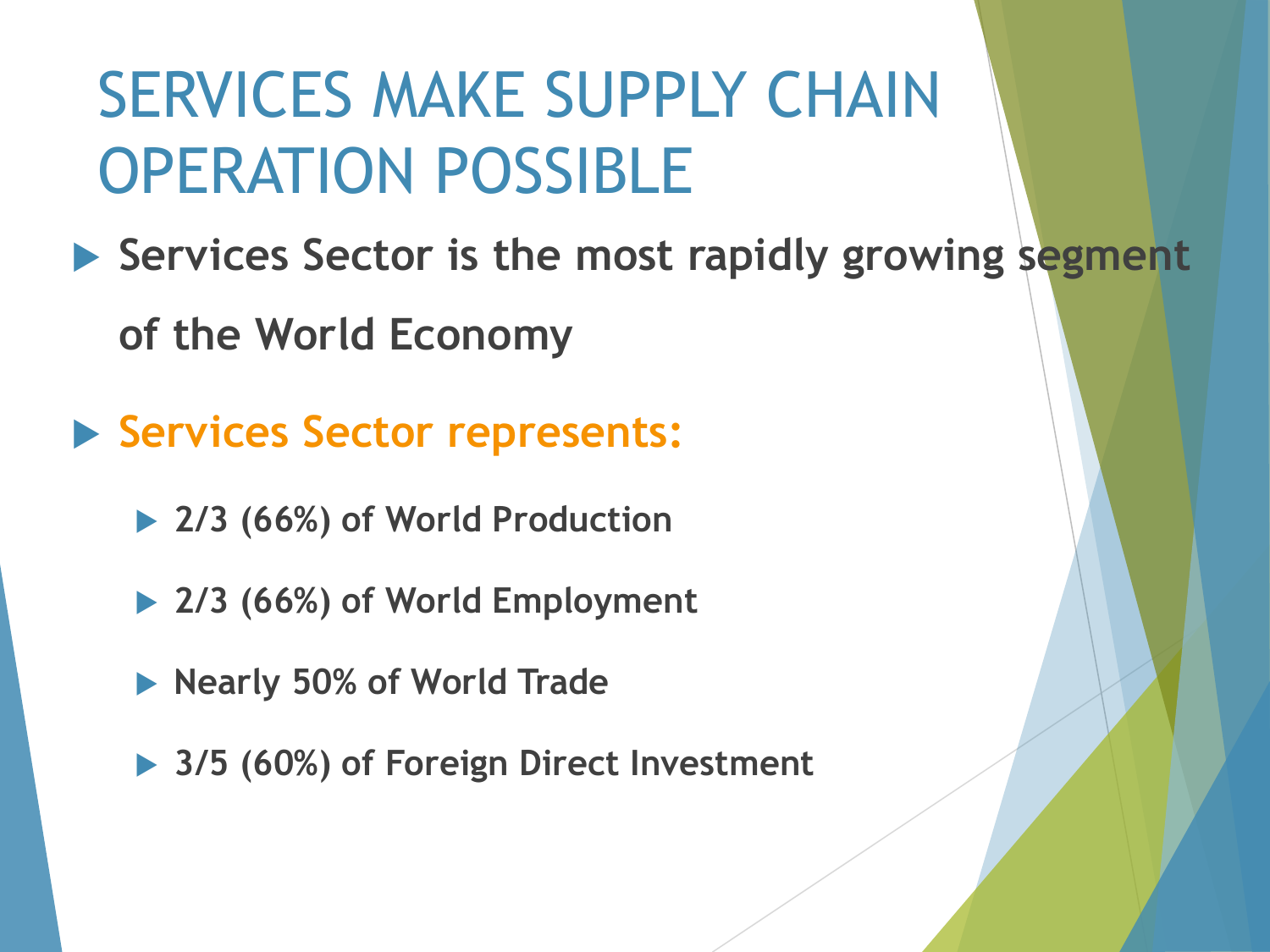### SERVICES ARE 45% OF WORLD TRADE

**NEW OECD-WTO DATA BASE ON TRADE IN VALUE ADDED**

- **Shows that SERVICES represent not 20% of world trade, as formerly reported, but…**
- $\triangleright$  HALF of total trade  $\rightarrow$  50% on average for OECD **countries' exports and 45% for world average**
- **Why? Because services add significant value to manufacturing and agricultural output**

Joint OECD-WTO Data Base for 58 economies (95% world output) [http://www.oecd.org/industry/industryandglobalisation/measuringtrad](http://www.oecd.org/industry/industryandglobalisation/measuringtradeinvalue-addedanoecd-wtojointinitiative.htm) [einvalue-addedanoecd-wtojointinitiative.htm](http://www.oecd.org/industry/industryandglobalisation/measuringtradeinvalue-addedanoecd-wtojointinitiative.htm)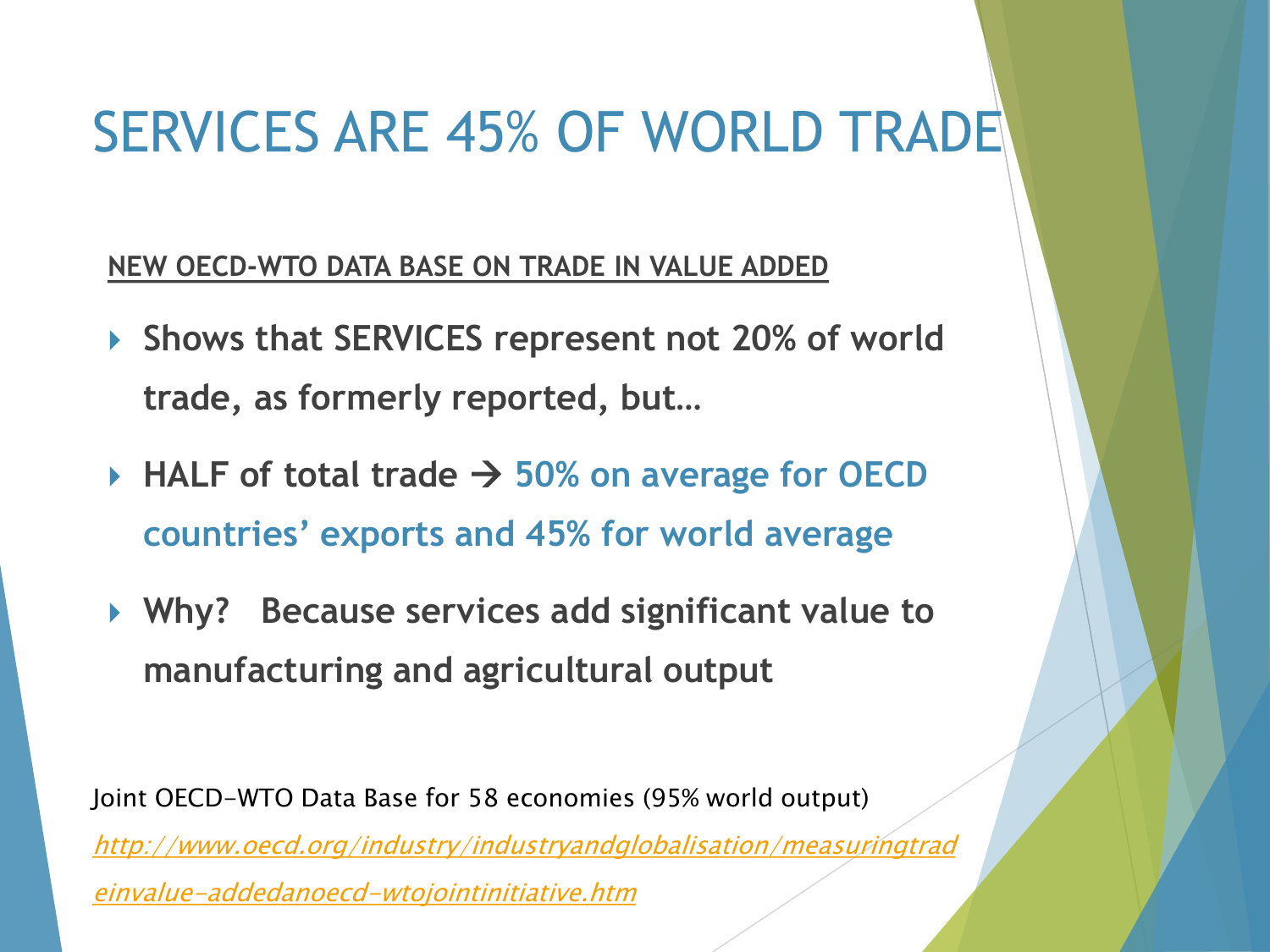New WTO/OECD Data Base on World Exports – Reveals High Importance of Services

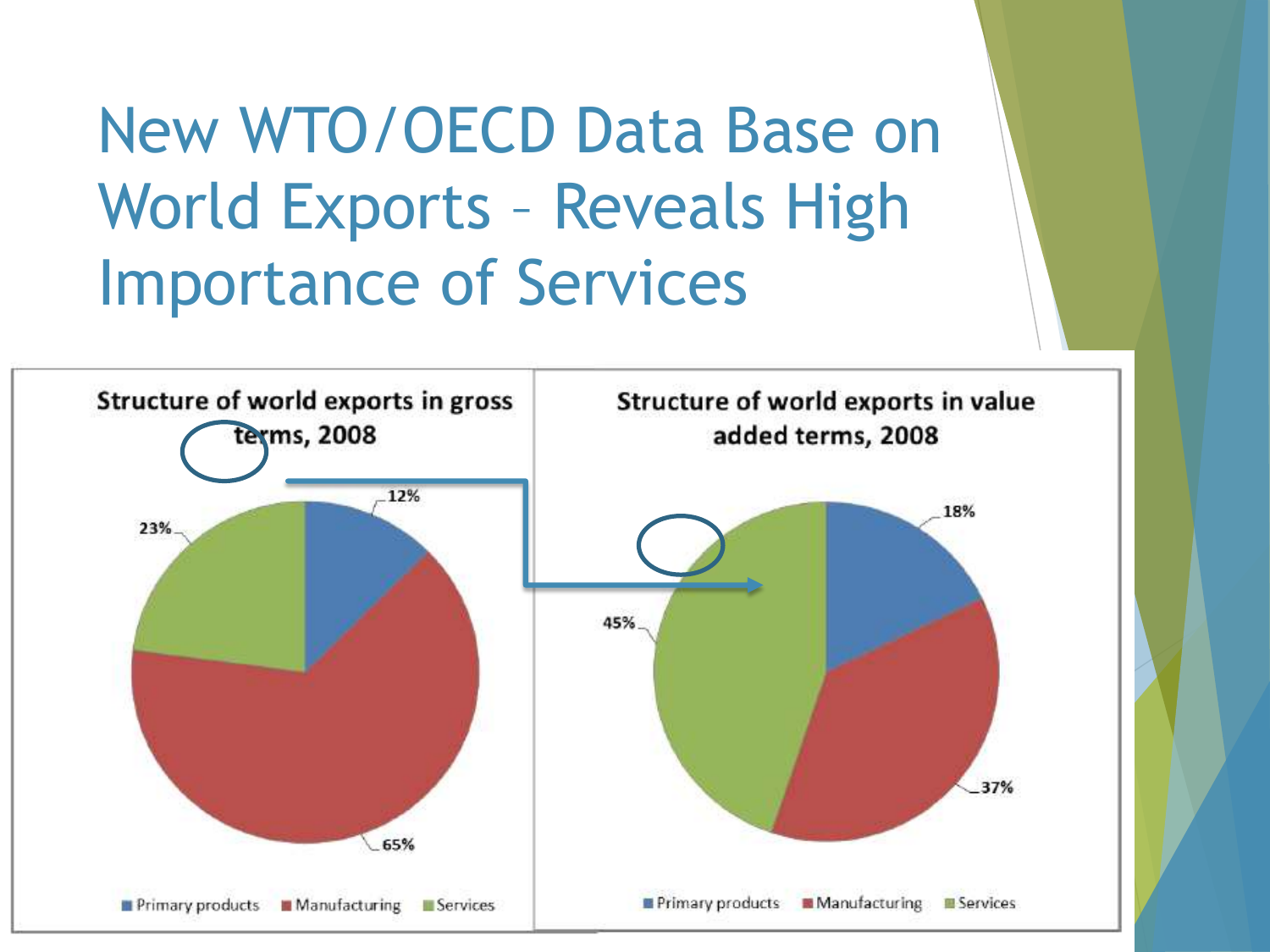### Asia is the most Dynamic Exporting Region for Services



Asia's commercial services exports grew by 22% in 2010

Commercial services exports in Asia are led by China and India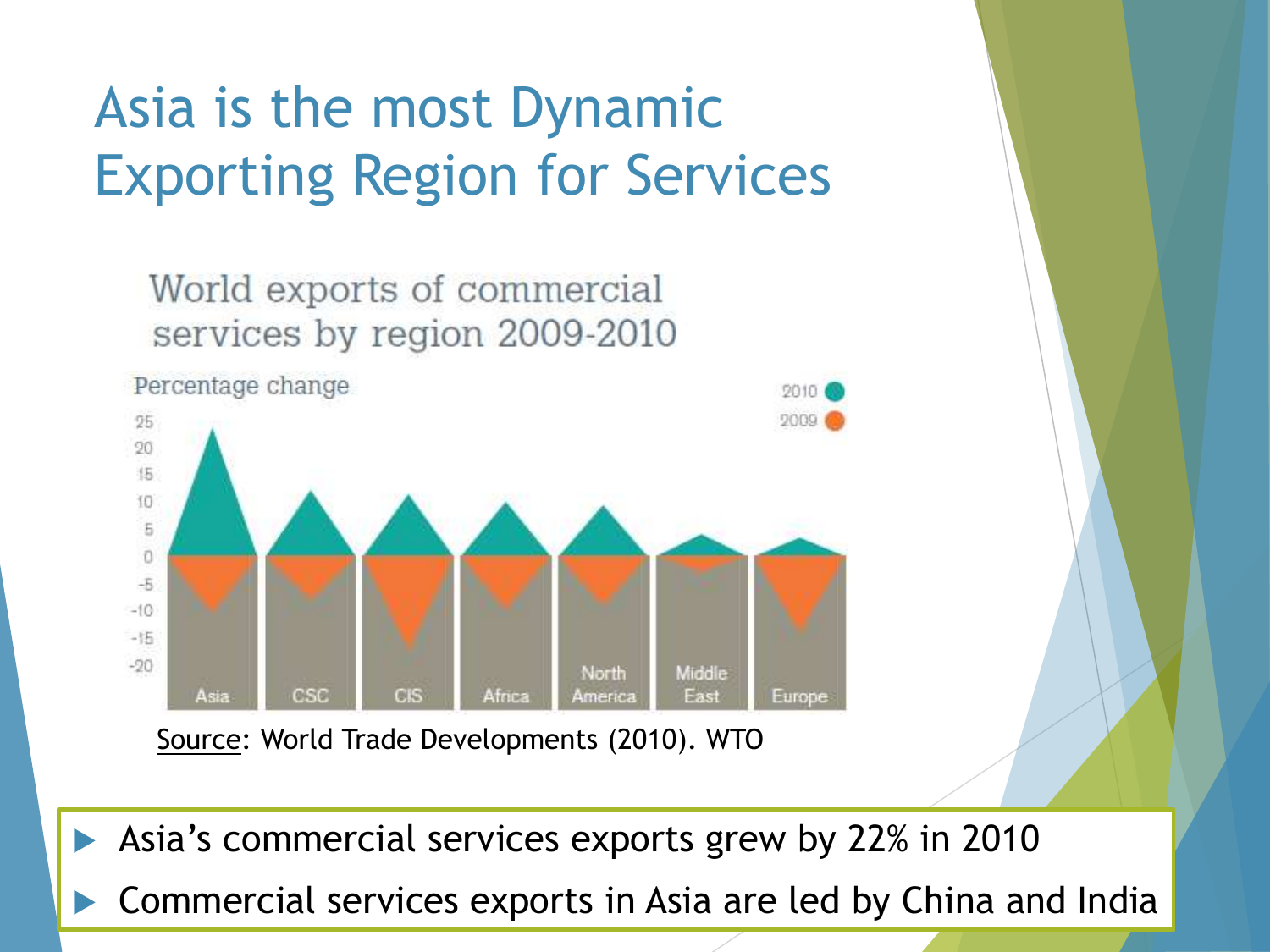## SERVICES ARE THE "LINKS" IN SUPPLY CHAINS

- **Many kinds of services can go into supply chains, depending upon sector: "embodied" in manufacturing output**
- **The most dynamic services in world today are business services and ICT services – that make supply chain operation possible**
- **TYPES OF SERVICES OFF-SHORING ACTIVITIES THAT CAN BE "CAPTURED" BY FIRMS:** 
	- **Business Process Off-shoring**
	- **Information Technology Off-shoring**
	- **Knowledge Process Off-shoring**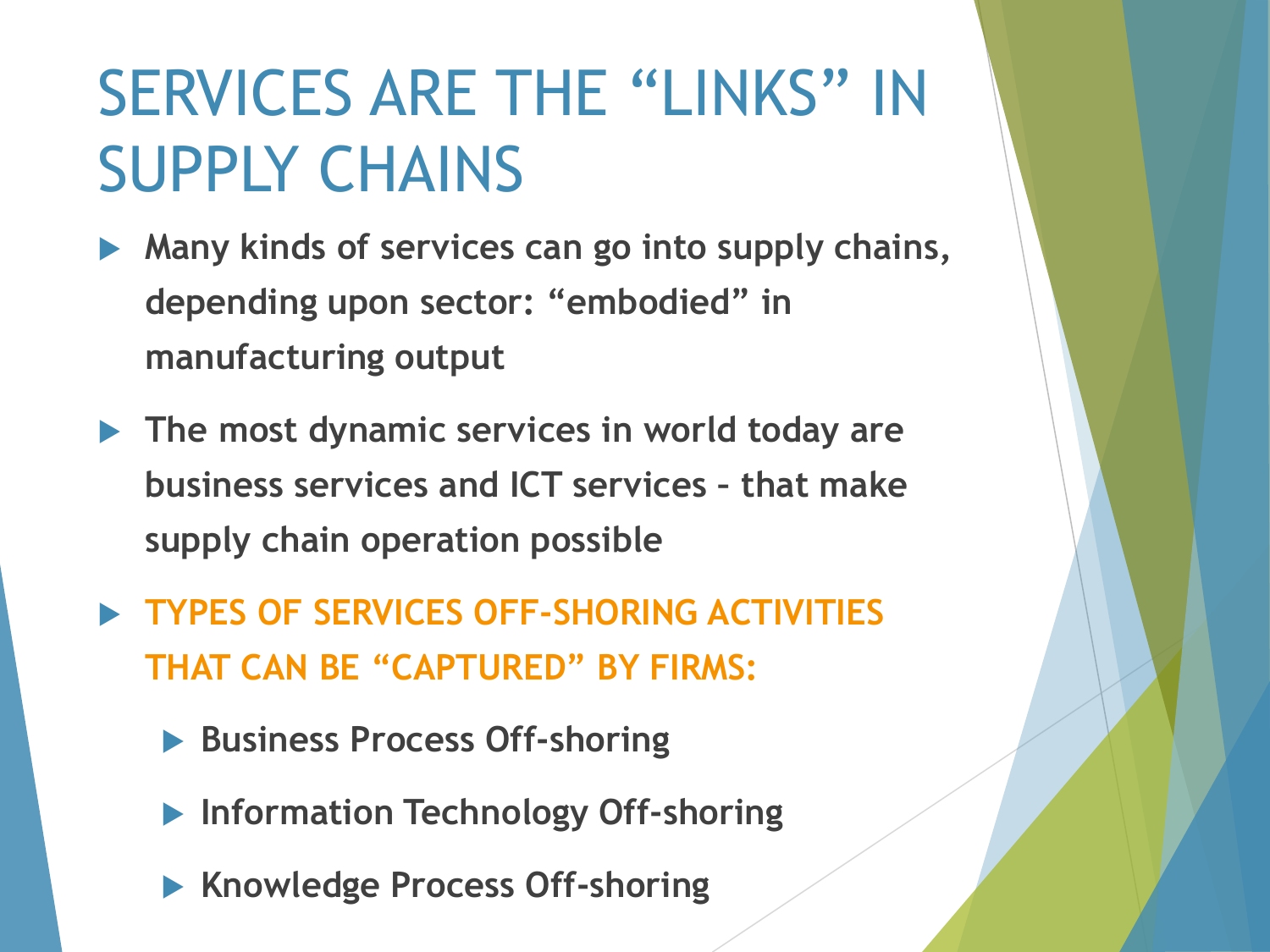## OFFSHORE SERVICES ACTIVITIES



Source: Gary Gereffi (2010). "The Offshore Services Global Value Chains"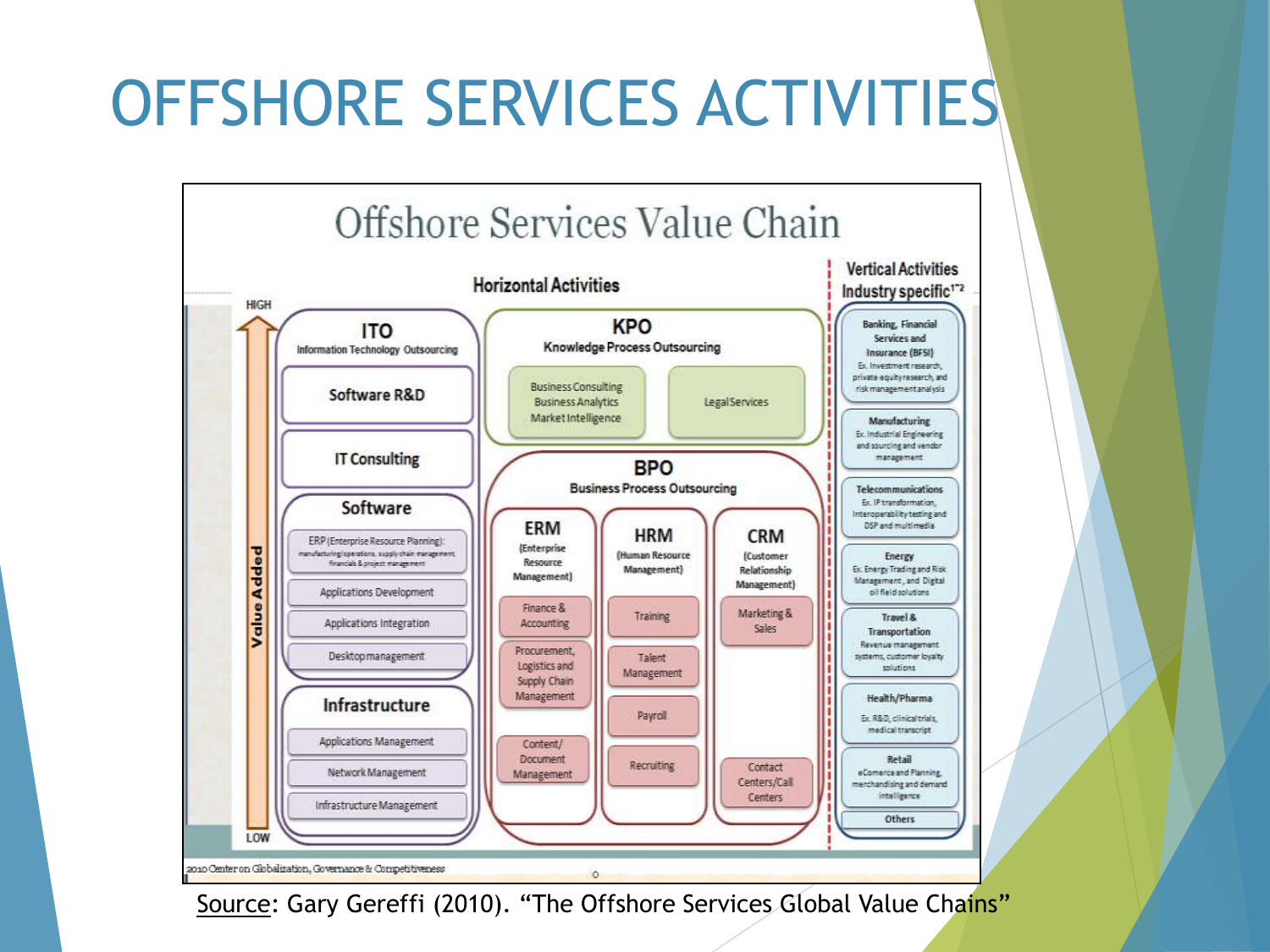## REGIONAL CENTERS FOR OFFSHORE SERVICES



Source: CGGC, Duke University based on data from Everest and Datamonitor.

Source: Gereffi, G; Fernandez-Stark, K. "The Offshore Services Value Chain: Developing Countries and the Crisis". Center of Globalization, Governance & Competitiveness. Duke University. The World Bank Development Research Group, Trade and Integration Team. 2010.

Global Supply Chains operate in the regions of the world with the most dynamic services sectors.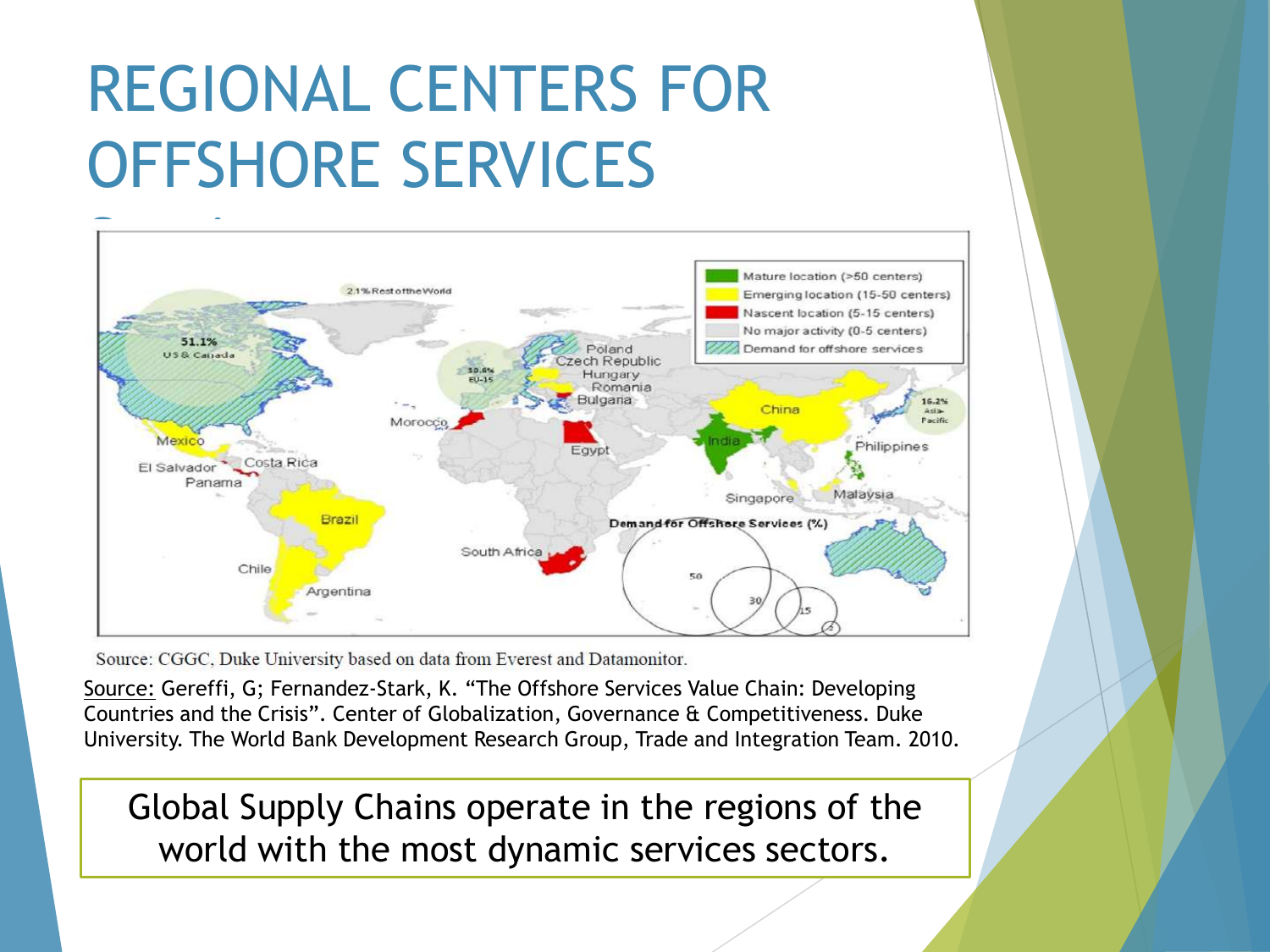### Attractiveness: Asian Destinations for Services Off-shoring Activities



Source: Chanda and Pasadilla, 2011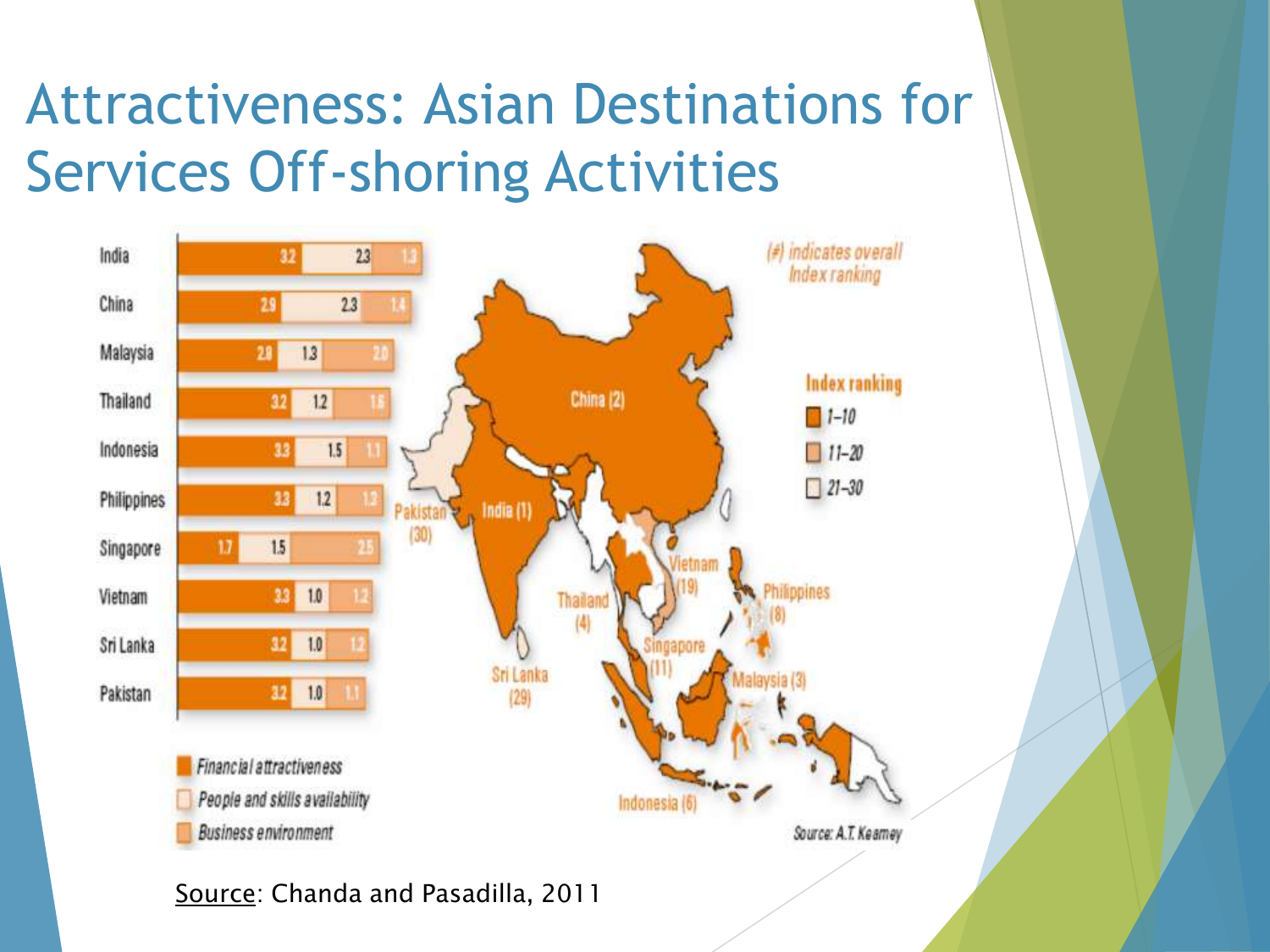## The AT Kearney Global Services Location Index 2011

**Note:** 8 of the top 10 locations for attractiveness of services offshoring activities are in APEC:

 -China -Malaysia -Indonesia (5th) -Mexico -Thailand -Vietnam -Philippine -Chile

| <b>Rank</b>    | <b>Country</b>              | <b>Financial</b><br>attractiveness | <b>People skills</b><br>and availability | <b>Business</b><br>environment | <b>Total score</b> |
|----------------|-----------------------------|------------------------------------|------------------------------------------|--------------------------------|--------------------|
| 1              | India                       | 3.11                               | 2.76                                     | 1.14                           | 7.01               |
| $\overline{2}$ | China                       | 2.62                               | 2.55                                     | 1.31                           | 6.49               |
| 3              | Malaysia                    | 2.78                               | 1.38                                     | 1.83                           | 5.99               |
| $\ddot{4}$     | Egypt                       | 3.10                               | 1.36                                     | 1.35                           | 5.81               |
| 5              | Indonesia                   | 3.24                               | 1.53                                     | 1.01                           | 5.78               |
| 6              | Mexico                      | 2.68                               | 1.60                                     | 1.44                           | 5.72               |
| $\overline{1}$ | Thailand                    | 3.05                               | 1.38                                     | 1.29                           | 5.72               |
| 8              | Vietnam                     | 3.27                               | 1.19                                     | 1.24                           | 5.69               |
| 9              | Philippines                 | 3.18                               | 1.31                                     | 1.16                           | 5.65               |
| 10             | Chile                       | 2.44                               | 1.27                                     | 1.82                           | 5.52               |
| 11             | Estonia                     | 2.31                               | 0.95                                     | 2.24                           | 5.51               |
| 12             | Brazil                      | 2.02                               | 2.07                                     | 1.38                           | 5.48               |
| 13             | Latvia                      | 2.56                               | 0.93                                     | 1.96                           | 5.46               |
| 14             | Lithuania                   | 2.48                               | 0.93                                     | 2.02                           | 5.43               |
| 15             | <b>United Arab Emirates</b> | 2.41                               | 0.94                                     | 2.05                           | 5.41               |
| 16             | <b>United Kingdom</b>       | 0.91                               | 2.26                                     | 2.23                           | 5.41               |
| 17             | Bulgaria                    | 2.82                               | 0.88                                     | 1.67                           | 5.37               |
| 18             | <b>United States</b>        | 0.45                               | 2.88                                     | 2.01                           | 5.35               |
| 19             | Costa Rica                  | 2.84                               | 0.94                                     | 1.56                           | 5.34               |
| 20             | Russia                      | 2.48                               | 1.79                                     | 1.07                           | 5.34               |
| 21             | Sri Lanka                   | 3.20                               | 0.95                                     | 1.11                           | 5.26               |
| 22             | Jordan                      | 2.97                               | 0.77                                     | 1.49                           | 5.23               |
| 23             | Tunisia                     | 3.05                               | 0.81                                     | 1.37                           | 5.23               |
| 24             | Poland                      | 2.14                               | 1.27                                     | 1.81                           | 5.23               |
| 25             | Romania                     | 2.54                               | 1.03                                     | 1.65                           | 5.21               |
| 26             | Germany                     | 0.76                               | 2.17                                     | 2.27                           | 5.20               |
| 27             | Ghana                       | 3.21                               | 0.69                                     | 1.28                           | 5.18               |
| 28             | Pakistan                    | 3.23                               | 1.16                                     | 0.76                           | 5.15               |
| 29             | Senegal                     | 3.23                               | 0.78                                     | 1.11                           | 5.12               |
| 30             | Argentina                   | 2.45                               | 1.58                                     | 1.09                           | 5.12               |

Source: The AT Kearney Global Services Location Index 2011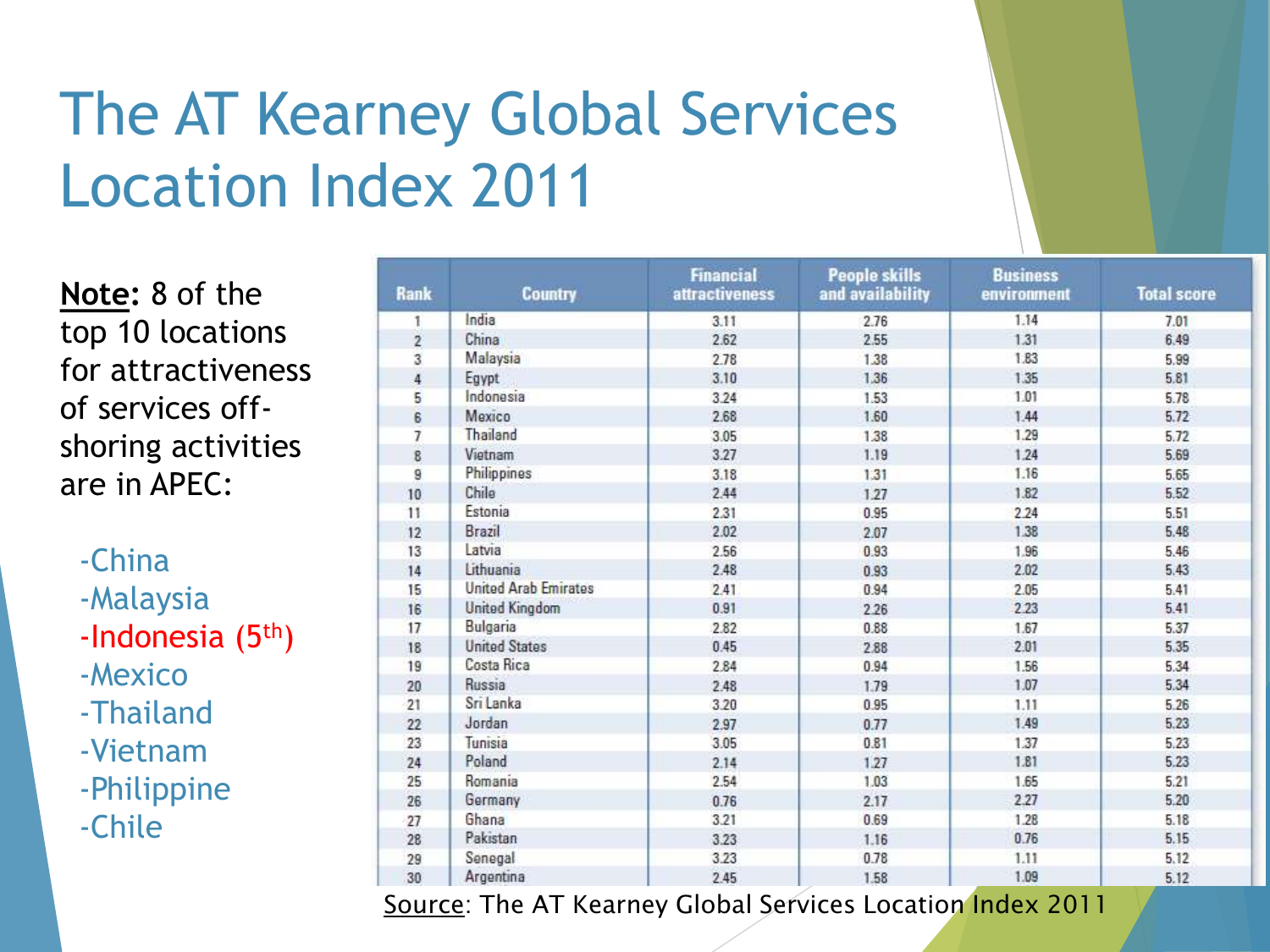## INDONESIA has low services content in its Exports

- ▶ On a value-added basis, Indonesia exports to a broad set of countries with **inputs that are further processed in Japan and Korea and then exported to third countries, especially in machinery, electronics and textiles.**
- **BUT… the services content of Indonesian gross exports is rather low (22%). Manufacturing industries use less services inputs in Indonesia than in other East Asian countries.**
- **There is a LOT of scope for growing services**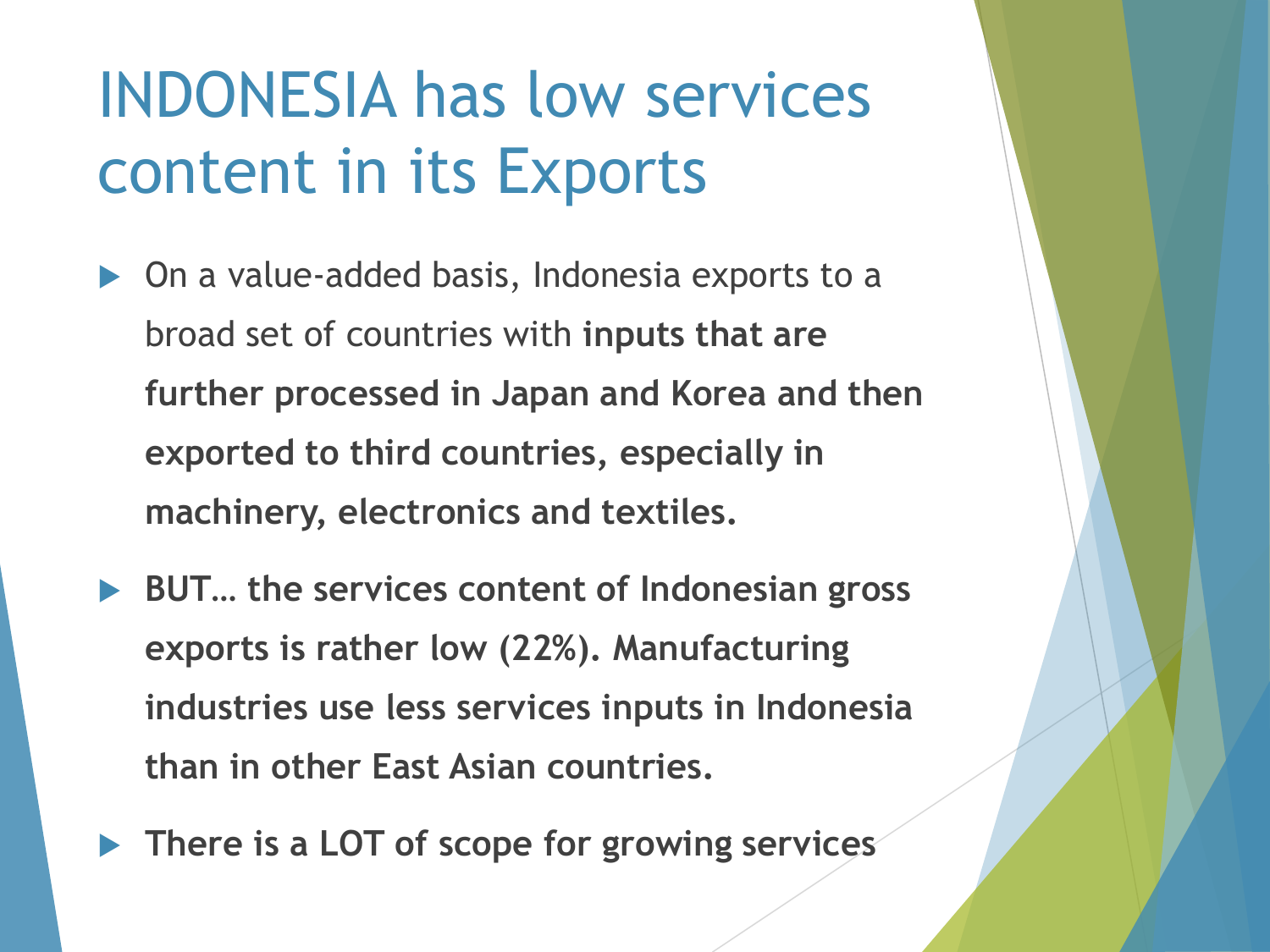## Intermediate Services in Indonesia's Exports



Source; Atje, Rahardja and Maidir, 2010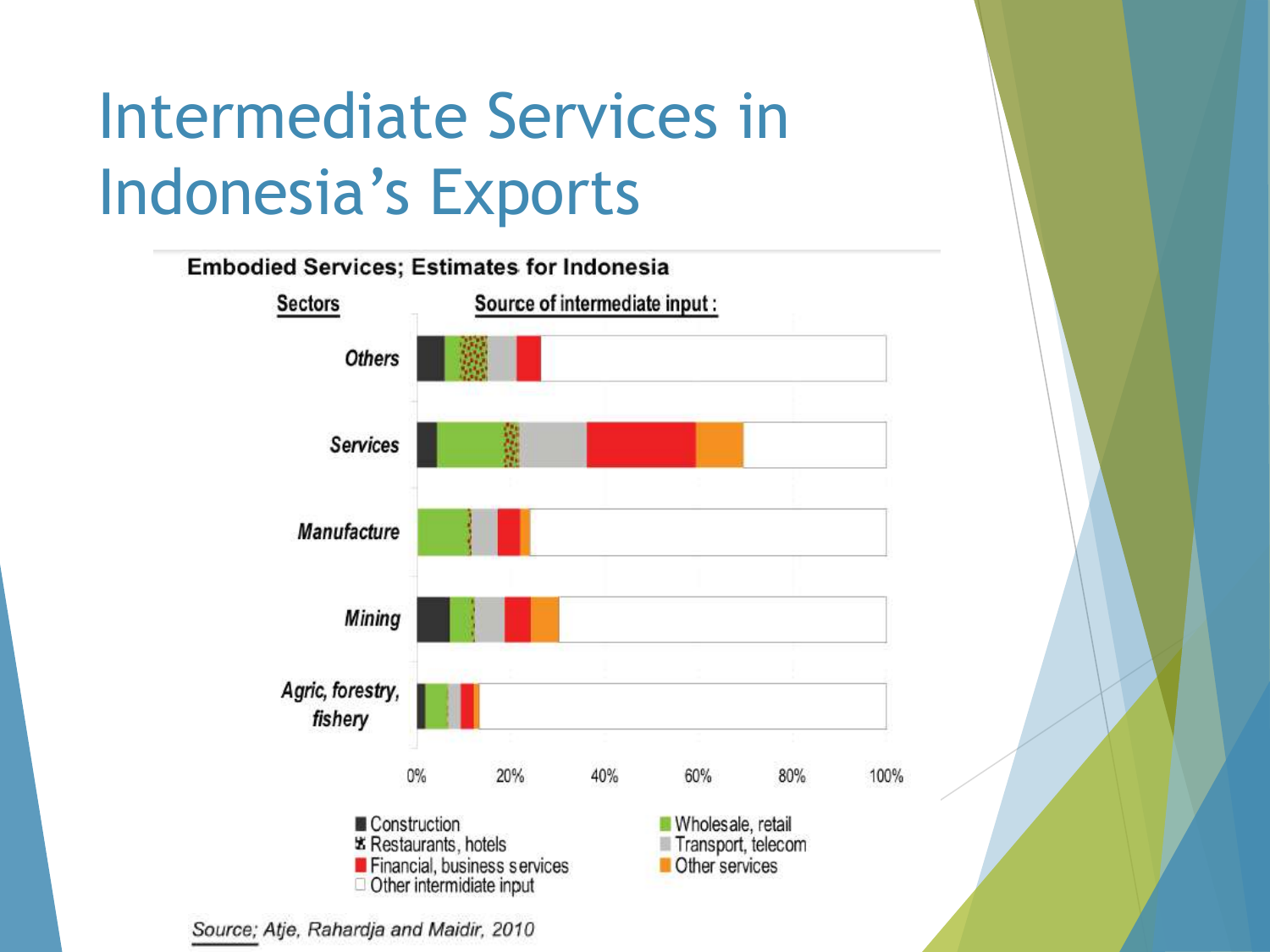## Advantages offered by supply chains for Indonesian firms

▶ No longer necessary to "build" an entire supply chain at home; firms can **capture one 'task'** of the supply chain and become a part of the global market

#### **Easier to do in services than goods – Why?**

- **Services require less capital intensive investments; the greatest investment is in human capital**
- ▶ Services are also suited to smaller economies of scale and especially to **SME** operations
- Small firms offer more flexibility than large corporations – can adapt procedures more easily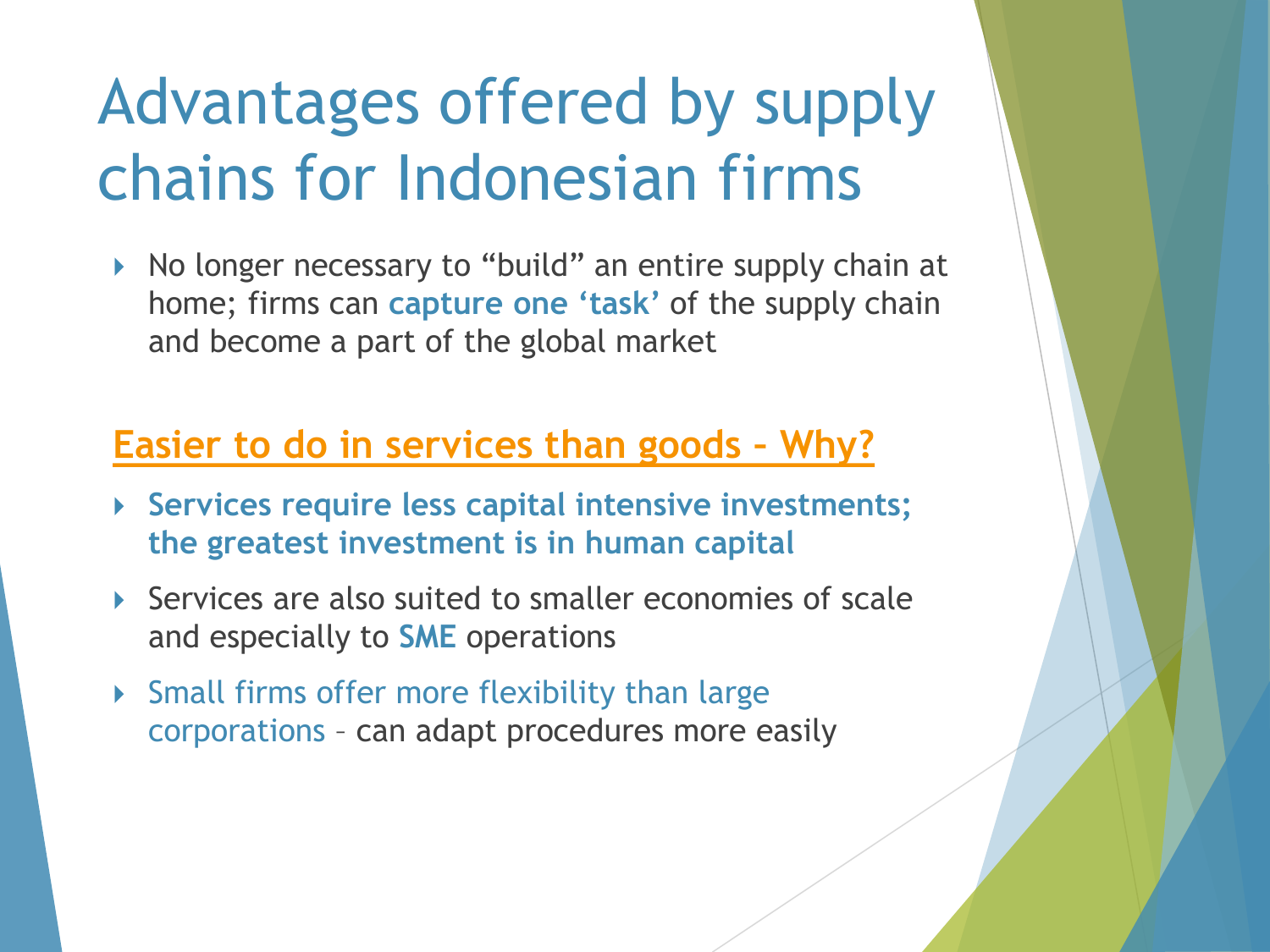### HUGE POTENTIAL FOR EXPORTING SERVICES IN SUPPLY CHAINS

- **Huge potential for Indonesian firms to Export Services in Supply Chains** 
	- ▶ Challenging to enter the global market but easier than before; possibilities are there
	- $\blacktriangleright$  Indonesia is a part of most dynamic trading region in world and one of main centers of supply chain operation – also an attractive location
- **EX Common elements behind success stories:** 
	- ▶ Low cost, educated labor
	- ▶ Low cost, reliable telecommunications
	- ▶ Positive government support programs
	- $\blacktriangleright$  Favorable business environment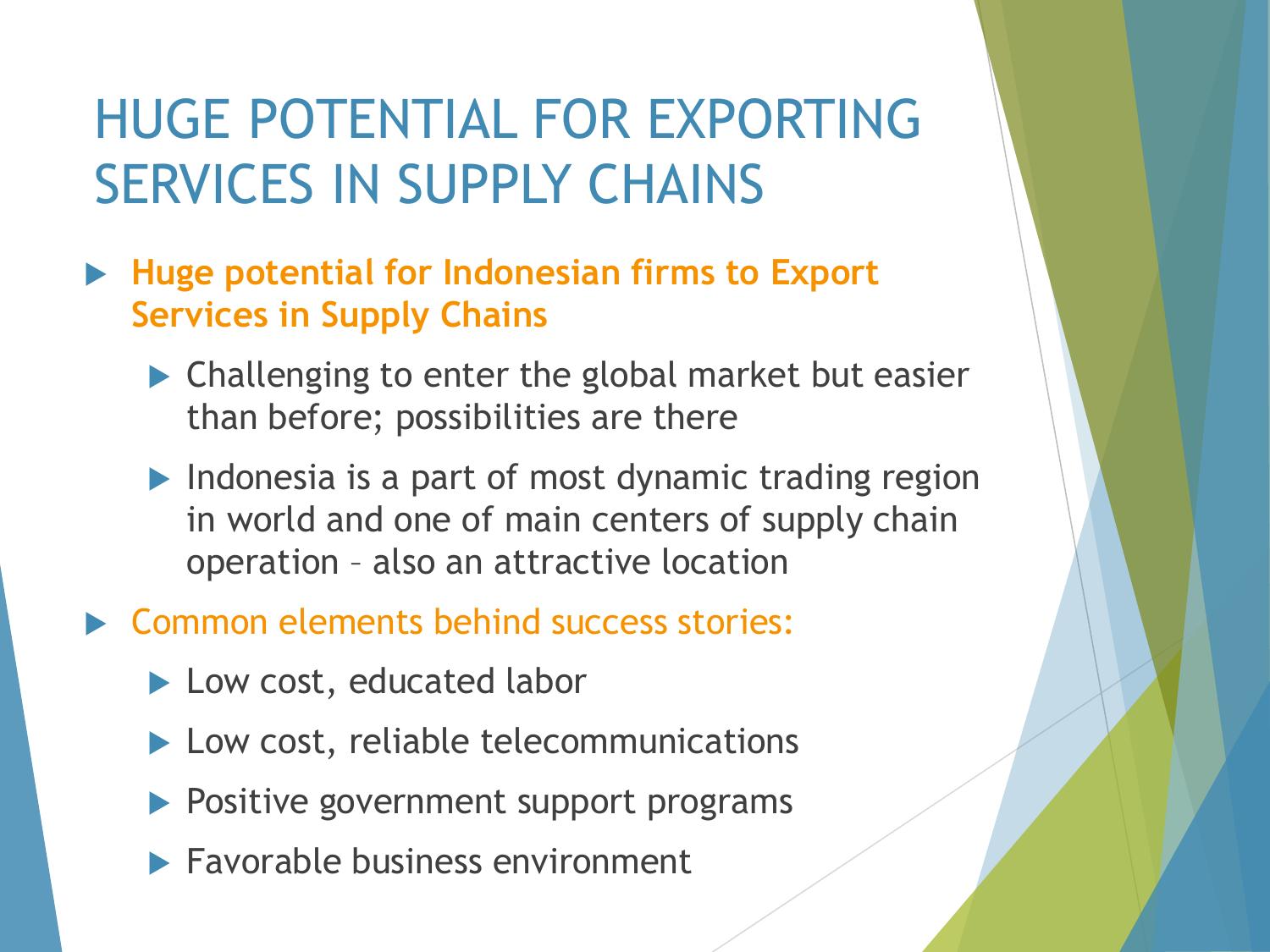### Exporting Services

### The PHILIPPINES & BPO SERVICES

#### **PHILIPPINES** now largest BPO Exporter in World

- **Philippines has surpassed India for BPO Exports**
- BPO Exports grew by 46% annually from 2004 to 2008
- BPO Exports estimated to have earned US\$ 7.3 billion in revenue and provided 442,164 jobs
- Elements contributing to success:
	- **Telecom liberalization and reform**
	- ▶ 100% foreign ownership for FDI
	- Streamlined requirements for business operations
	- ▶ Low cost, English speaking labor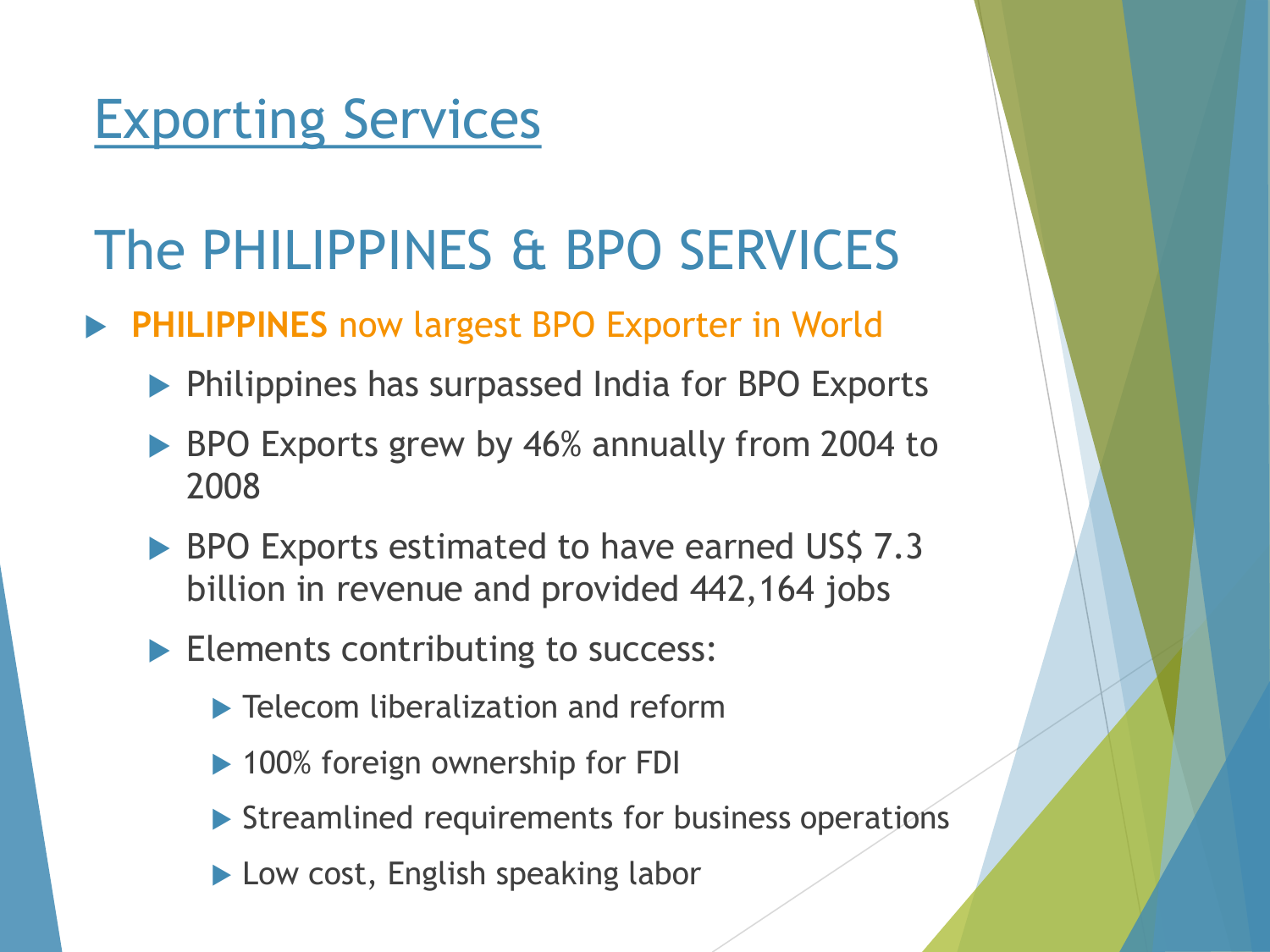### Factors accounting for The Philippines' success-BPO Export



Source: Yi (2011)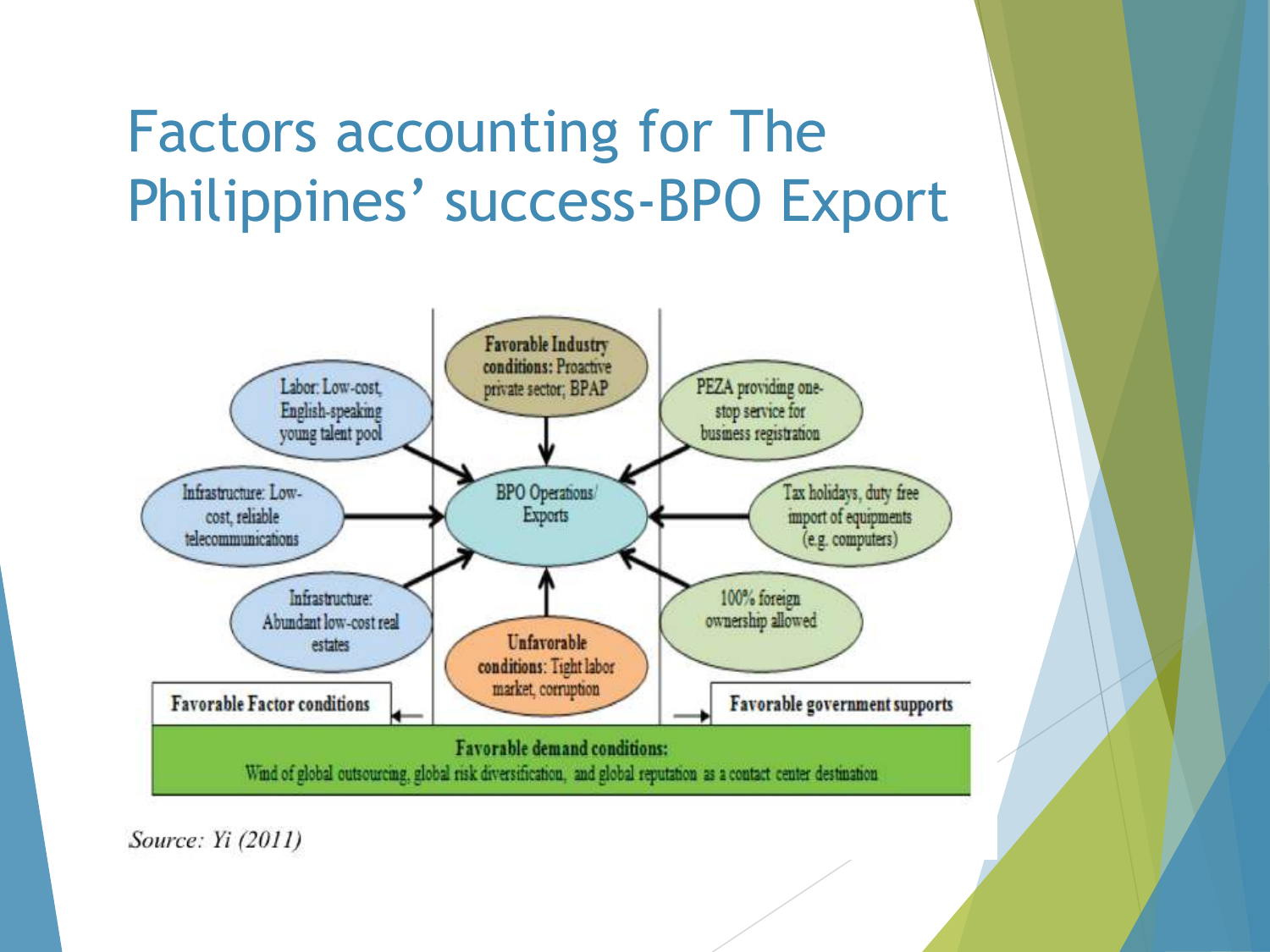### Exporting Services

### MEXICO & ITO/BPO SERVICES

- **NEXICO** is a world leading exporter of BPO and ITO/Software Services
- ▶ BPO and ITO Exports grew by 12% annually from 2006 to 2010
	- **Mexico now trying to upgrade from BPO to ITO activities** with government targeted programs
	- **IDURITY DETECT:** Drivate sector have jointly developed 24 technology parks and several training programs in the country. There are a total of 3,237 IT companies in Mexico, up from 2,090 in 2002 and over 600,000 software professionals: "First Mexico" – "Pro Soft" (with subsidies/ tax incentives for IT firms)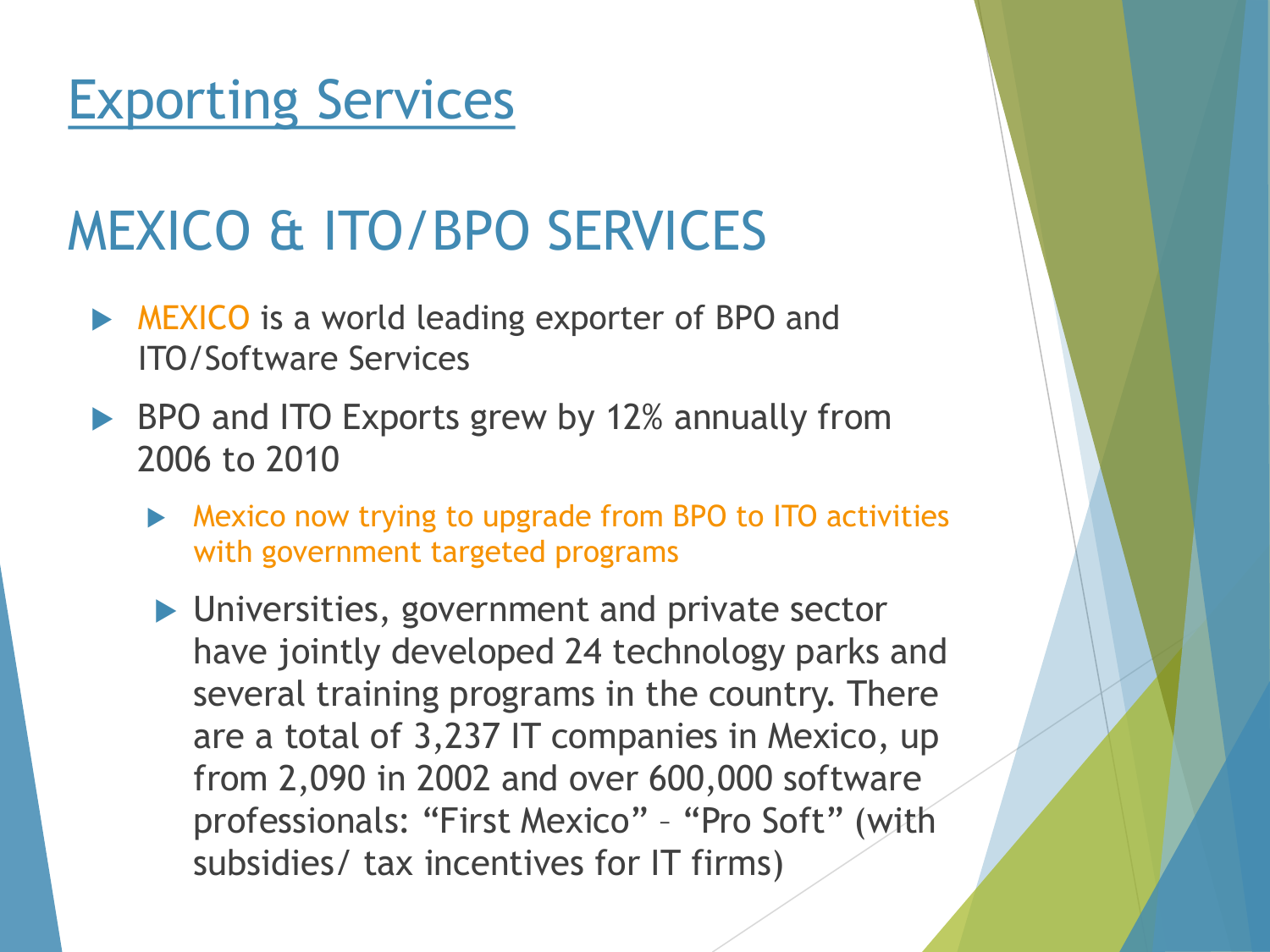### MEXICO : GROWTH OF ITO/BPO SERVICES EXPORTS



Source: Mexico First. "Human Capital Development for the IT/BPO Industry in Mexico". Presentation of Raul González. Available at [<http://siteresources.worldbank.org/INFORMATIONANDCOMMUNICATIONANDTECHN](http://siteresources.worldbank.org/INFORMATIONANDCOMMUNICATIONANDTECHNOLOGIES/Resources/D3S1P2-RaulGonzalez.pdf) [OLOGIES/Resources/D3S1P2-RaulGonzalez.pdf](http://siteresources.worldbank.org/INFORMATIONANDCOMMUNICATIONANDTECHNOLOGIES/Resources/D3S1P2-RaulGonzalez.pdf)>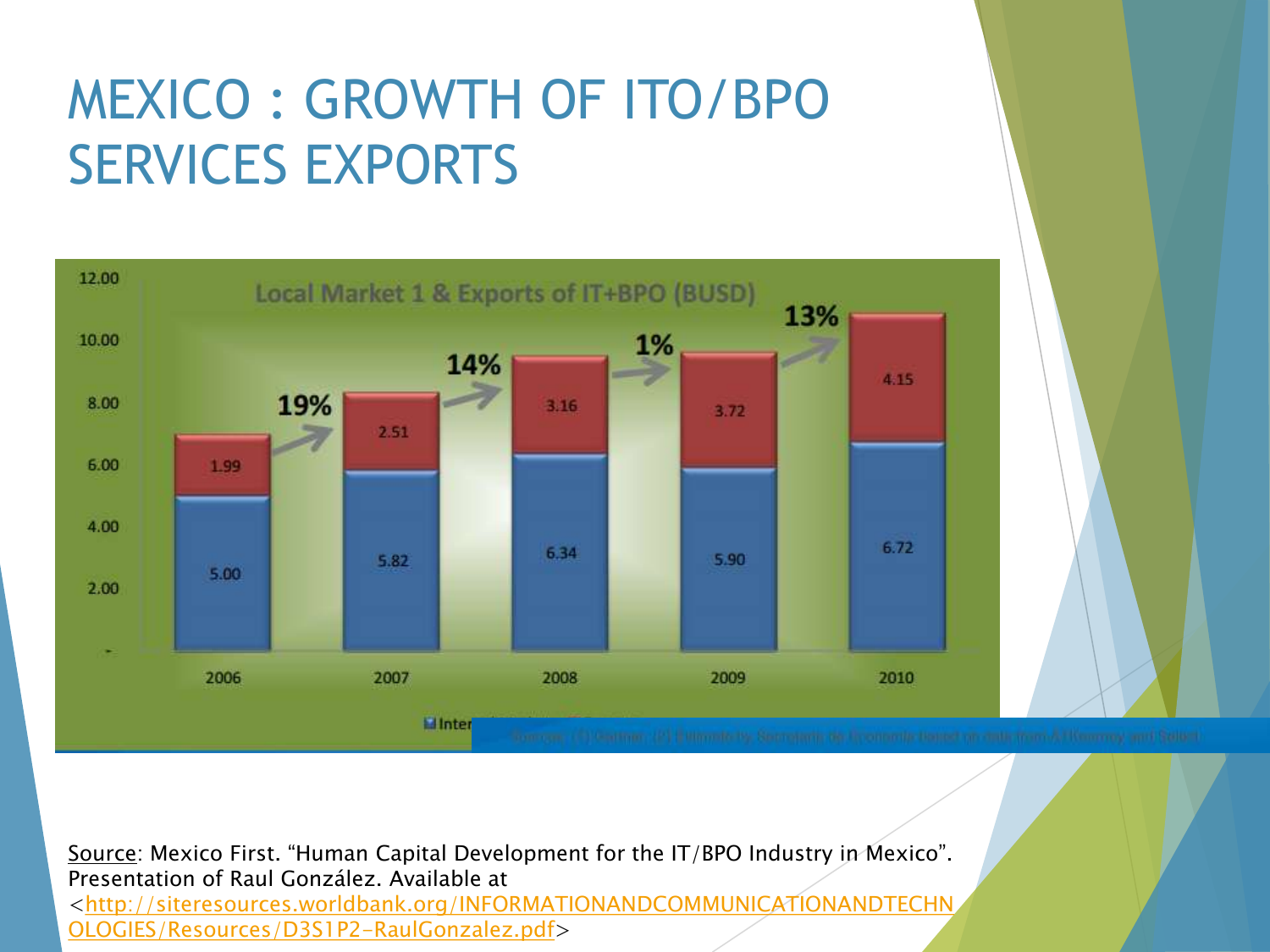## What Development Options do Supply Chains offer Indonesia?

- 1) "Engaging" in world market through capturing a services off-shoring "task" in a supply chain
- 2) And /or "Upgrading" along a supply chain
- **Best development outcome may result from joining/ increasing supply chain participation and upgrading at the same time**
- $\blacktriangleright$  Economies that have managed to both increase their participation in supply chains and their domestic value added in exports experienced GDP per capita growth higher than those that only increased their participation in supply chains without "upgrading" their value addition to the process.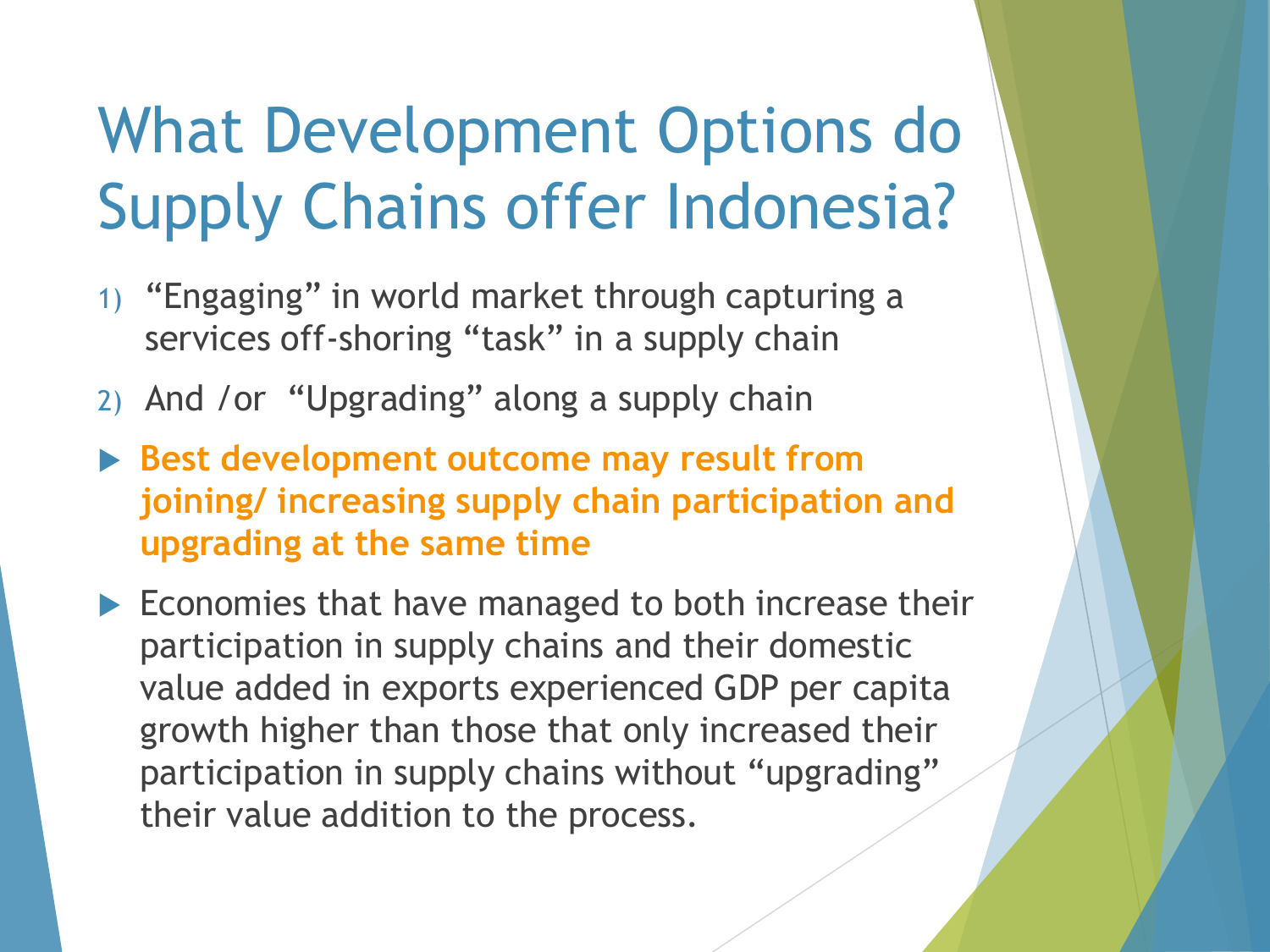### Potential benefits for Indonesian firms from taking part in Services Supply Chains

- 1) Helps to build more productive capacity
- 2) Can assist in technology dissemination
- 3) Acts as stimulus to Innovation and Skills development
- 4) Opens up opportunities for longer-term industrial upgrading
- 5) Provides an engine for employment and economic growth

#### ALL THROUGH GREATER CONNECTIVITY





**MUST MAKE CONCERTED EFFORTS TO ENTER THE WORLD MARKET**  But the rewards are worth it!